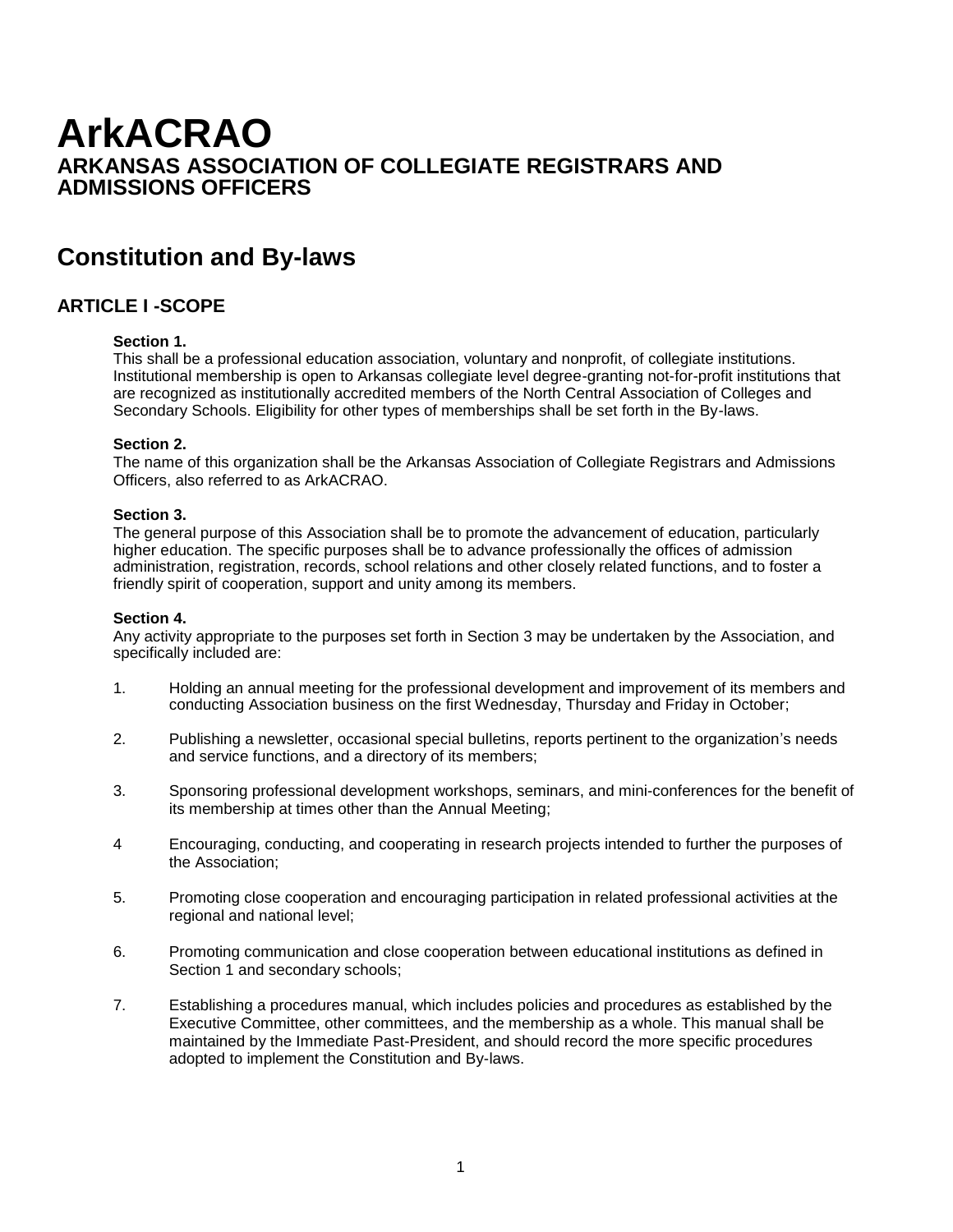# **ARTICLE II - STRUCTURE**

#### **Section 1.**

The President shall serve as Chair of the Executive Committee and shall be an ex-officio member of all general standing committees and preside at all meetings of the Association. The President shall be responsible for all activities within the Association, with the prerogative to delegate duties and responsibilities. The President shall preside over the Annual Business Meeting and represent the Association at the annual regional (SACRAO) meeting. The President shall serve for a one-year term and shall assume this office after completion of one term as President-Elect.

#### **Section 2.**

The President-Elect shall serve as principal assistant to the President as needed. This officer shall assist the President in planning the program and coordinating the arrangements for the next Annual Meeting. The President-Elect shall chair the Annual Meeting Program Planning Committee. The President-Elect shall assume the responsibilities of and preside over the fall Business Meeting in the absence of the President. The President-Elect shall be elected by a majority of the votes cast for this office and shall serve for a oneyear term before succeeding to the Presidency. If the Presidency should be assumed prematurely because of a vacancy in that office, the subsequent normal term would not be affected. The President-Elect should have had, at a minimum, two years Executive Committee and conference/event planning experience at the time of election.

#### **Section 3.**

The Secretary shall serve as secretary of the Association's Annual Business Meeting and of Executive Committee meetings. The Secretary shall collect and distribute proceedings and progress reports of standing committee meetings and conduct all correspondence relating to the Association. The secretary shall also be responsible for making revisions to the constitution once approved by the membership. The secretary shall be elected by a majority of the votes cast for the office and shall serve a two-year term.

#### **Section 4.**

The Treasurer shall be responsible for the Association's financial affairs; shall work closely with the President on membership and financial records and have the proposed budget, as approved by the Executive Committee, distributed prior to the Annual Meeting. Additionally, the Treasurer shall submit the Association's financial records to the Annual Financial Review Committee. The Treasurer is responsible to advise the Membership Committee of the membership dues status per month for July, August, and September for committee follow-up and provide a list of paid members to the secretary prior to roll call at the Annual Business Meeting. The Treasurer shall be elected by a majority of the votes cast for this office and shall serve a two-year term.

#### **Section 5.**

There shall be five (5) co-equal Vice Presidents of this Association: the Vice President for Admission Administration, the Vice President for Information Technology, the Vice President for Records, the Vice President for Registration, and the Vice President for School Relations. These officers shall be elected by a majority of the votes cast for their respective offices; shall serve two-year terms; and shall be elected in alternate years with the School Relations and Records alternating with the Admission Administration and Registration areas. The Vice Presidents shall mentor newly elected Vice Presidents in the second year of their term.

- 1. The Vice President for Admission Administration shall be responsible for coordinating the affairs of the Association in the professional area of admissions. This Vice President shall serve as a member of the Annual Meeting Program Planning Committee and shall be responsible for coordinating program and professional development activities relative to this professional area.
- 2. The Vice President for Information Technology shall be responsible for coordinating the affairs of the Association in the professional area of technology. This Vice President shall serve as a member of the program committee for the annual meeting and coordinate program activities relative to the professional areas of information technology. This officer shall be responsible for coordinating updates to the ArkACRAO website. This officer shall be elected by a majority of the votes and serve a two-year term.
- 3. The Vice President for Records shall be responsible for coordinating the affairs of the Association in the professional area of records. This Vice President shall serve as a member of the annual Program Committee and shall be responsible for coordinating program and professional development activities relative to this professional area.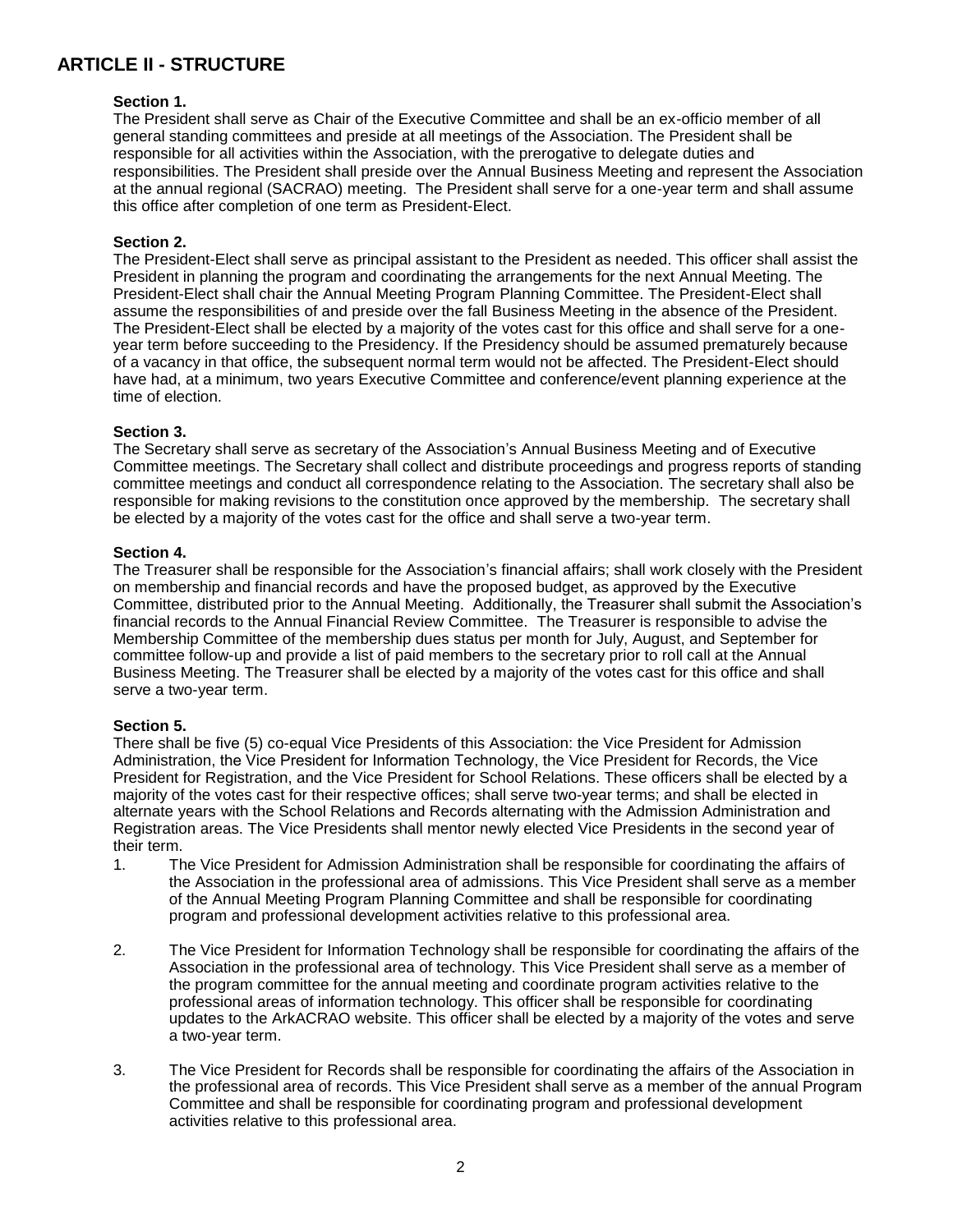- 4. The Vice President for Registration shall be responsible for coordinating the affairs of the Association in the professional area of registration. This Vice President shall serve as a member of the Annual Meeting Program Planning Committee and shall be responsible for coordinating program and professional development activities relative to this professional area.
- 5. The Vice President for School Relations shall be responsible for coordinating the affairs of the Association in the professional areas of school relations and recruitment. This Vice President shall serve as a member of the Annual Meeting Program Planning Committee and shall be responsible for coordinating program and professional development activities relative to this professional area.

#### **Section 6.**

The Immediate Past-President shall serve as Chair of the Nominations and Election Committee; be responsible for ongoing additions and updates of the Association's procedures manual as approved by the Executive Committee and serve as an ex-officio member. This position is for one year after completion of a term as President.

#### **Section 7.**

A Legislative Liaison shall be appointed by the President and shall serve for three years. The Legislative Liaison shall serve as an ex-officio member of the Executive Committee. The Legislative Liaison will report to the membership, maintain contact with state and national government agencies, solicit the membership's stance on legislative issues, and act as a go-between and spokesperson both inward and outward of this body.

#### **Section 8.**

The Publications/Publicity Chair shall be appointed annually by the President and shall be an ex-officio member of the Executive Committee. The President may appoint one or more members to this position.

#### **Section 9.**

The Historian Chair shall be appointed annually by the President and shall be an ex-officio member of the Executive Committee. This Chair is responsible for tracking and recording membership dates of schools, archiving and taking pictures at events, and shall serve on the Publicity and Publications Committee.

#### **Section 10.**

Newly elected officers shall take office at the end of the Annual Meeting during which they were elected. Any officer completing a full term in office may not be re-elected to the same office, but may be elected to a second term in the same office following a year's absence from the position. In the event of a vacancy in any office other than that of the President-Elect, the Executive Committee shall make an appointment for the balance of the unexpired term. In the event of a vacancy in the office of the President-Elect, the Nomination and Election Committee shall nominate a slate of nominees for the office and conduct a special election to fill the vacancy for the remainder of the unexpired term. Any individual elected or appointed to serve an unexpired term shall be eligible to serve a succeeding full term or terms, as provided for in the constitution.

## **ARTICLE III -ELECTIONS**

#### **Section 1.**

Association officers shall be elected in the business session of the Annual Meeting. A slate of nominees shall have been presented by the Nominations and Election Committee to the membership at least thirty (30) days before the Annual Meeting. Additional nominations may be made from the floor of the Business Meeting.

#### **Section 2.**

The Nominations and Election Committee shall be appointed by the President for a term of one year to prepare and present a list of nominations for the succeeding year and to conduct elections as provided by the By-laws.

#### **Section 3.**

The Presidency of the Association should alternate each year between the Admissions**/**School Relations related area and the Records/Registration related area, with equal consideration given to individuals whose professional responsibility is for both areas.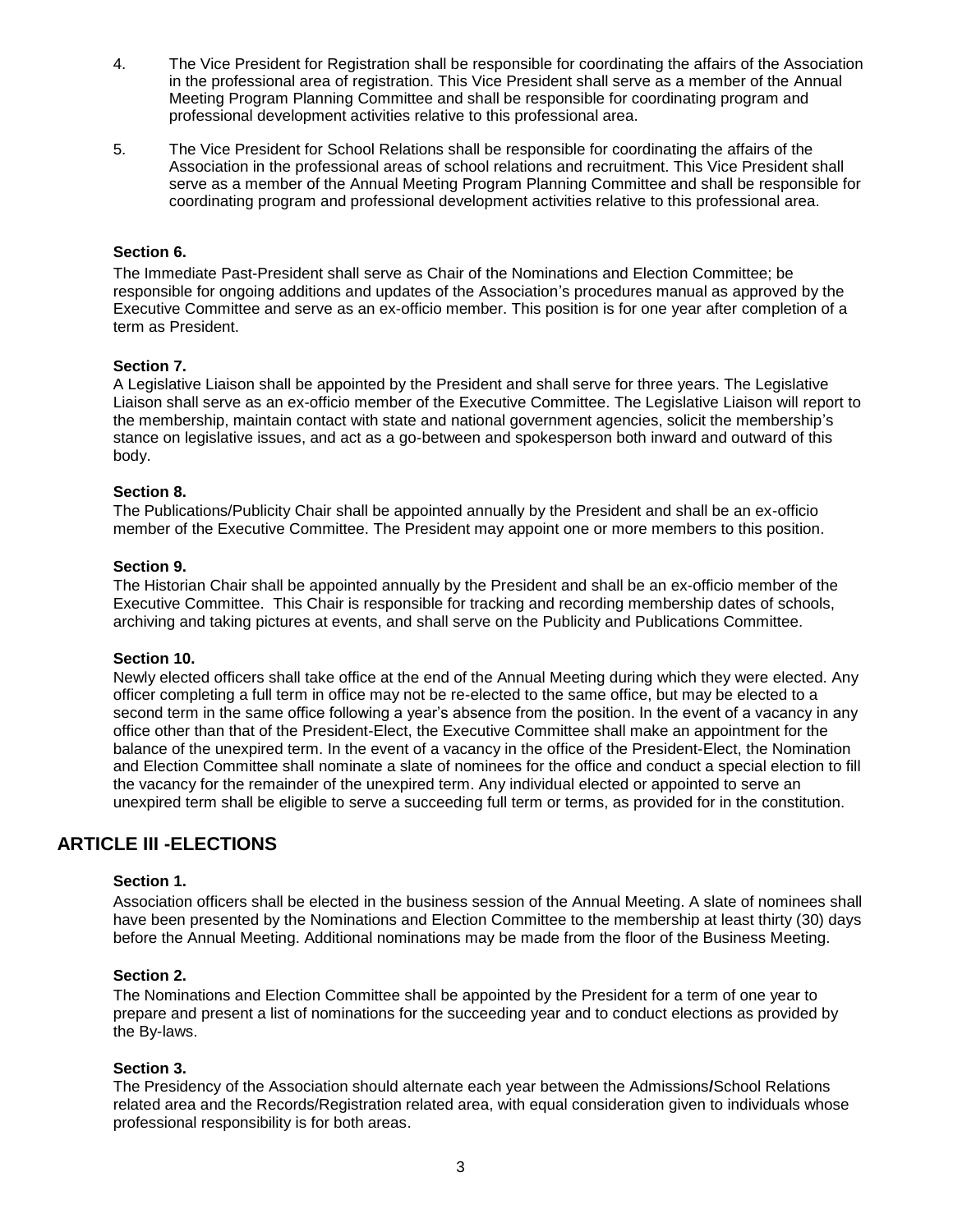# **ARTICLE IV -MEETINGS**

#### **Section 1.**

A meeting of the entire Association shall be called annually on the first Wednesday, Thursday and Friday in October**.** The Executive Committee shall have the authority, in case of emergency**,** to advance, postpone, or omit an Annual Meeting. Should an Annual Meeting be omitted, the time between two consecutive meetings shall be counted as one year of administration. The Executive Committee may set a registration fee for the Annual Meeting, to be paid by each member in attendance.

#### **Section 2.**

At the Annual Meeting Association business shall be conducted by the active members through the voting delegates present. Official business to be conducted at the Annual Meeting shall include at least:

- 1. Election of officers;
- 2. Reports from officers and committees, with such action as may be appropriate, including adoption of the budget and resolutions;
- 3. Action on any proposed amendments to the Constitution or By-Laws;
- 4. Site selection for the upcoming meeting.

#### **Section 3.**

Voting and Voting Delegates. Each member institution in attendance at the Annual Meeting may select two people to cast votes on behalf of their institution concerning constitutional amendments. One voting delegate must be directly employed in areas of school relations and/or admission administration, and one voting delegate must be directly employed by registration and/or records. Votes shall be taken and votes cast according to member institution roll call. Except for constitutional amendments, decisions shall be made by simple majority vote.

#### **Section 4.**

Meetings of the Executive Committee shall be called as needed by the President or by the President-elect if the President is unable to do so. Decisions within the Executive Committee shall be made by simple majority vote of the members present and voting.

#### **Section 5.**

Robert's Rules of Order shall be the parliamentary guide for conducting the business affairs of this Association. The President shall appoint a Parliamentarian to serve at the Annual Business Meeting.

### **ARTICLE V - COMMITTEES**

#### **Section 1.**

Committees to assist in Association activities, as deemed necessary or desirable, shall be established (or may be discontinued) by the President, with the approval of the Executive Committee. Appointments to committees shall be made by the President, or by the appropriate Vice President, and shall be for one year. To ensure both reasonable continuity and rotation, some members of each should be reappointments from the preceding year. Each appointed committee shall report to the Executive Committee through the appropriate officer.

#### **Section 2.**

All committees should be constitutionally constructed in such a manner so as to ensure equity from all professional related areas of the Association. Consideration should be given to age, gender, race, and institutional types (public, private, two-year, professional, etc.)

#### **Section 3.**

Standing committees shall be defined for purposes of administration as General, Admission Administrationoriented, Records-oriented, Registration-oriented, and School Relations-oriented. The President shall appoint all members of General Standing Committees while appointments to the Admission Administration, Records, Registration, and School Relations Standing Committees shall be appointed by the appropriate Vice President.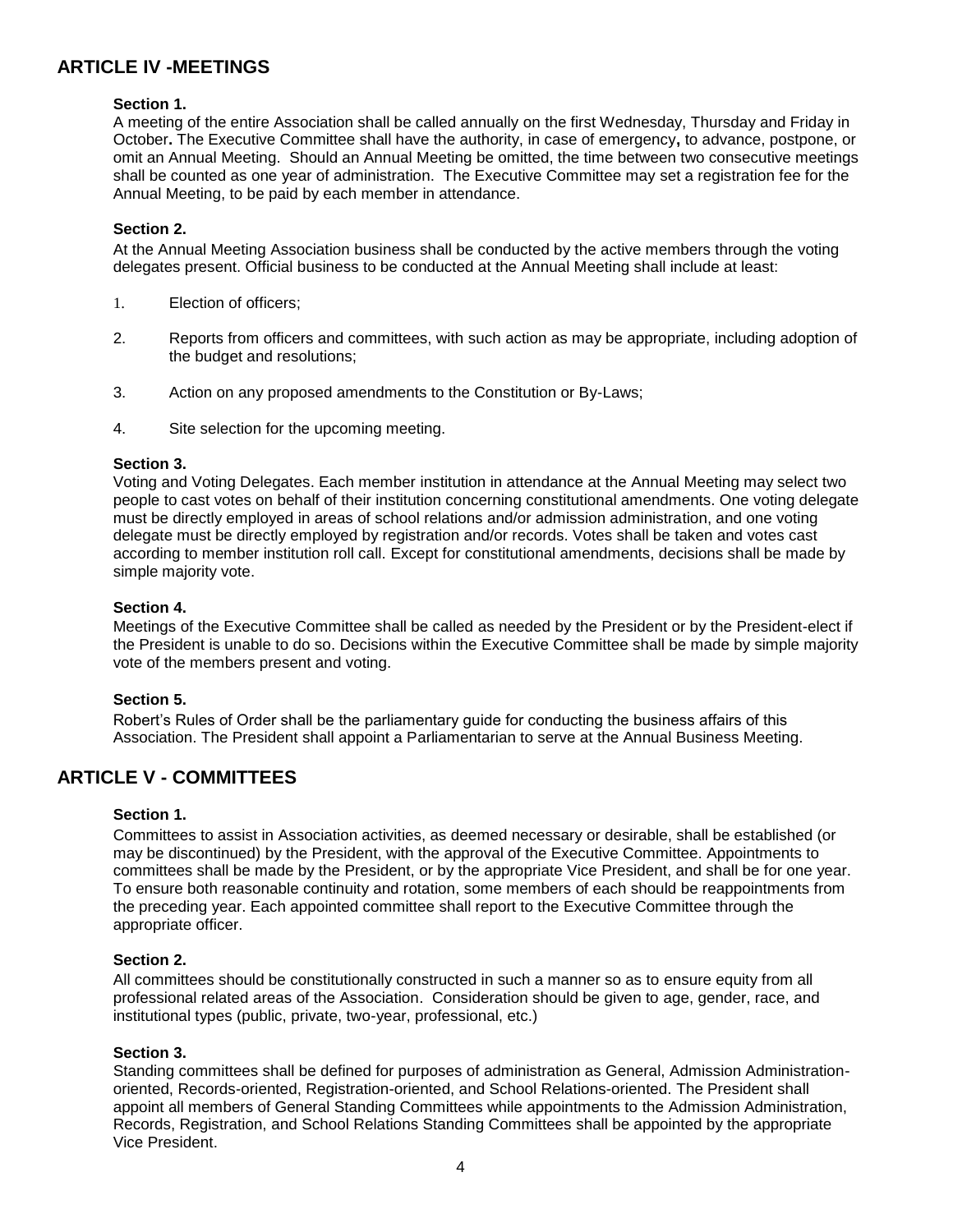- 1. General standing committees, either appointed or standing, shall be defined as those that affect or are of interest to the total organization and shall report directly to the President.
- 2. Admission Administration-oriented committees, whether appointed or standing, shall be those that affect or are of interest to admission administration functions and shall report to the Vice President for Admission Administration.
- 3. Registration-oriented committees, whether appointed or standing, shall be those that affect or are of interest to registration and shall report to the Vice President for Registration
- 4. Records-oriented committees, whether appointed or standing, shall be those that affect or are of interest to records and shall report to the Vice President for Records.
- 5. School Relations oriented committees, whether appointed or standing, shall be those which affect or are of interest to school relations and recruitment and shall report to the Vice President for School Relations.

### **GENERAL STANDING COMMITTEES**

- 1. Nominations and Election Committee chaired by the Past-President, the Nominations and Election Committee shall consist of five members who will identify candidates for ArkACRAO offices and present a slate of nominees to the general membership for consideration at the Annual Meeting. The outgoing Vice Presidents shall serve on the committee along with one or two committee members appointed by the President as needed to ensure an odd number of committee members and representation of the full membership. The Nominations and Election Committee shall receive approval from the Executive Committee for the report of the slate of officers to be presented to the membership.
- 2. Constitutional Review Committee shall solicit, review, and propose constitutional changes to the general membership as deemed necessary.
- 3. Professional Access and Equity Committee provides recommendations for Annual Meeting program topics, monitors ArkACRAO committees and activities for representation of minority interests, and sensitizes the Association about issues concerning the recruitment and retention of minority students in higher education.
- 4. Annual Meeting Program Committee chaired by the President-Elect, this committee solicits program topics from the membership, develops the Annual Meeting program, makes all Annual Meeting arrangements with host hotel, oversees the work of the Hospitality Sub-committee, and evaluates each Annual Meeting program.
- 5. Hospitality Sub-committee serves as a sub-committee of the Annual Meeting Program Committee, under the leadership of the President-Elect. Plans social activities related to the Annual Meeting and appropriate professional development conferences, and coordinates charity drive events.
- 6. Site Selection Committee identifies possible Annual Meeting sites. Reviews host hotel accommodations and meeting facilities then makes recommendations to the ArkACRAO membership and leads the membership in selecting future meeting sites. The site selection report shall include prices, accommodations, meal options, and other details important in the selection of the site.
- 7. Recognition Committee -identifies and recognizes retiring members, deceased members, and members such as outgoing officers who have made significant contributions to the organization. Identifies persons worthy of honorary and life membership and arranges honorary "Arkansas Traveler" certificates for selected Annual Meeting guests.
- 8. Membership Committee -shall address concerns with active and inactive members, review requests concerning proposals for merger or affiliation, requests for memberships, and implementation of association representation at regional, national, or in-state related organizations.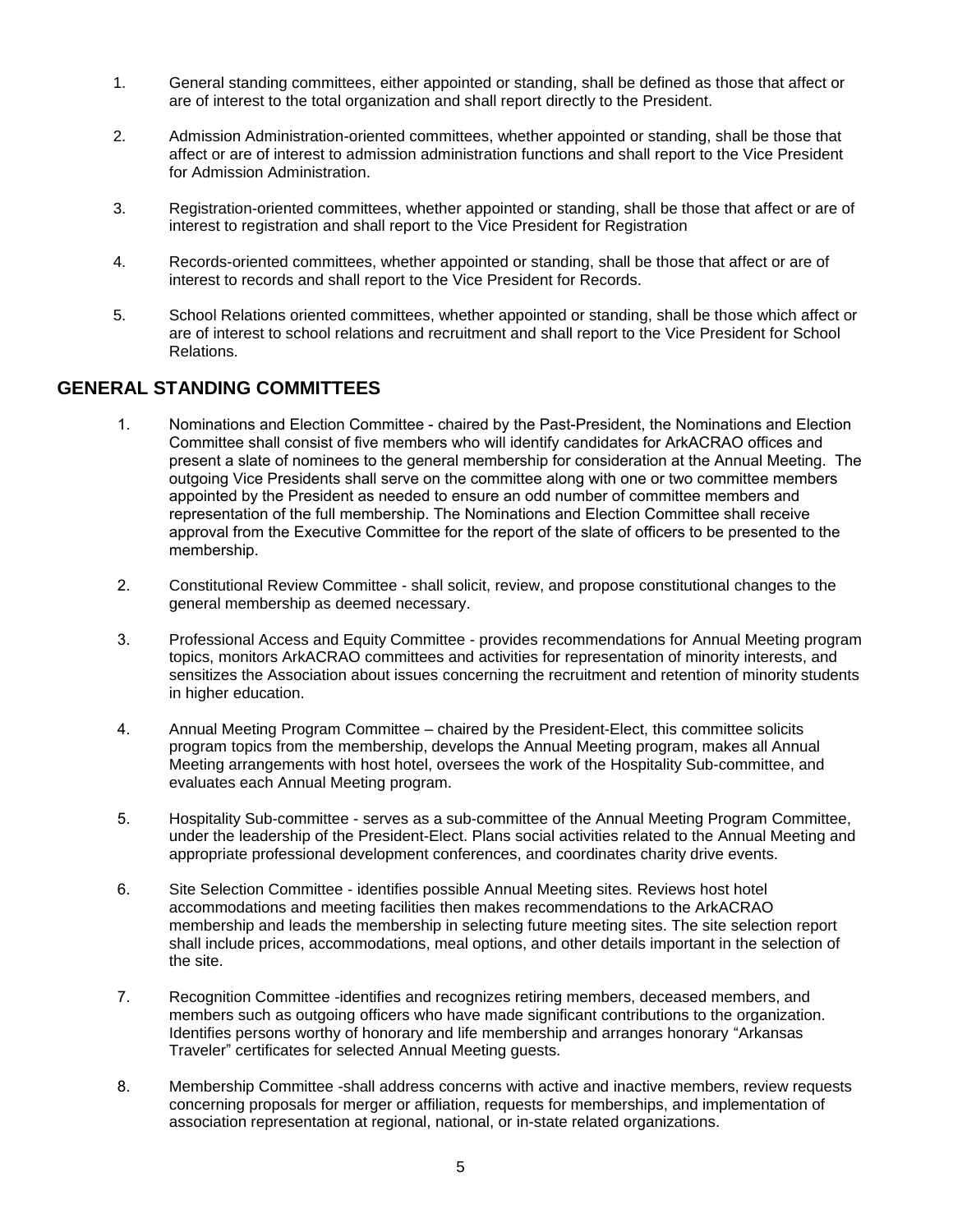- 9. Publicity and Publications Committee shall have responsibility for publishing a minimum of two (2) newsletters per year. Further responsibilities shall be the publication and distribution of the ArkACRAO Directory and submission of articles to the regional (SACRAO) newsletter.
- 10. Annual Financial Review Committee shall have the responsibility to conduct the annual financial review prior to the Annual Business Meeting. This committee will be appointed by the President.

# **ADMISSIONS ADMINISTRATION AND SCHOOL RELATIONS-ORIENTED STANDING COMMITTEES**

- 1. Articulation Workshop Committee recommends dates and locations of fall workshops, designs and monitors a rotation schedule for host members; plans the program format for the workshops; submits evaluations of the events; determines the level of participation of associate members at the Articulation Workshops. The Chair shall serve a two year term.
- 2. College Planning Program Clearinghouse Committee coordinates, evaluates, and makes recommendations concerning the College Planning Programs endorsed by ArkACRAO for Arkansas high school students. The Chair of the Clearinghouse Committee shall serve for two years, and be responsible for receiving proposed dates and times from counselors, advising counselors of probable availability of university representative participation, developing a regional schedule for college planning program dates and times, and distributing the calendar.
- 3. College Fair Automation Committee coordinates, evaluates, and makes recommendations concerning the College Fair Automation Program endorsed by ArkACRAO for Arkansas high school counselors and students. The Chair of the College Fair Automation Committee shall serve as a liaison to the College Fair Automation provider and work closely with the Admissions Administration and School Relations-Oriented Standing Committees to ensure a positive experience for counselors, students, and members. The Chair shall serve a two year term.

## **REGISTRATION AND RECORDS-ORIENTED STANDING COMMITTEES**

(Currently there are no standing committees)

## **BY-LAWS**

### **ARTICLE I -MEMBERSHIP**

#### **Section 1.**

Individuals designated by each institutional member shall be eligible to conduct Association affairs, to hold elective office, and to participate in other ways. (Other individuals may be invited to serve the Association on committees and in other capacities.) The annual fee for each institution shall be \$150.

#### **Section 2.**

Educational Agency Membership – \$150.00 annual fee – State educational boards or agencies of higher education may apply for educational agency membership. This membership is non-voting. Educational Agency members may participate in the Association's non-voting activities, including Articulation Workshops at the level determined by the Articulation Workshop Committee, and may participate in the Association's listserv.

Corporate Membership – \$150.00 annual fee – Organizations that are not collegiate or state-related education boards or agencies may apply for corporate membership. This membership is non-voting. Corporate members may participate in the Association's non-voting activities, including Articulation Workshops at the level determined by the Articulation Workshop Committee, and may participate in the Association's listserv.

Associate Membership – \$150.00 annual fee – Organizations who have purposes parallel with those of ArkACRAO, who are not otherwise eligible for any other membership designation. Associate Membership is non-voting. Institutions that are candidates for membership to one of the six regional accrediting agencies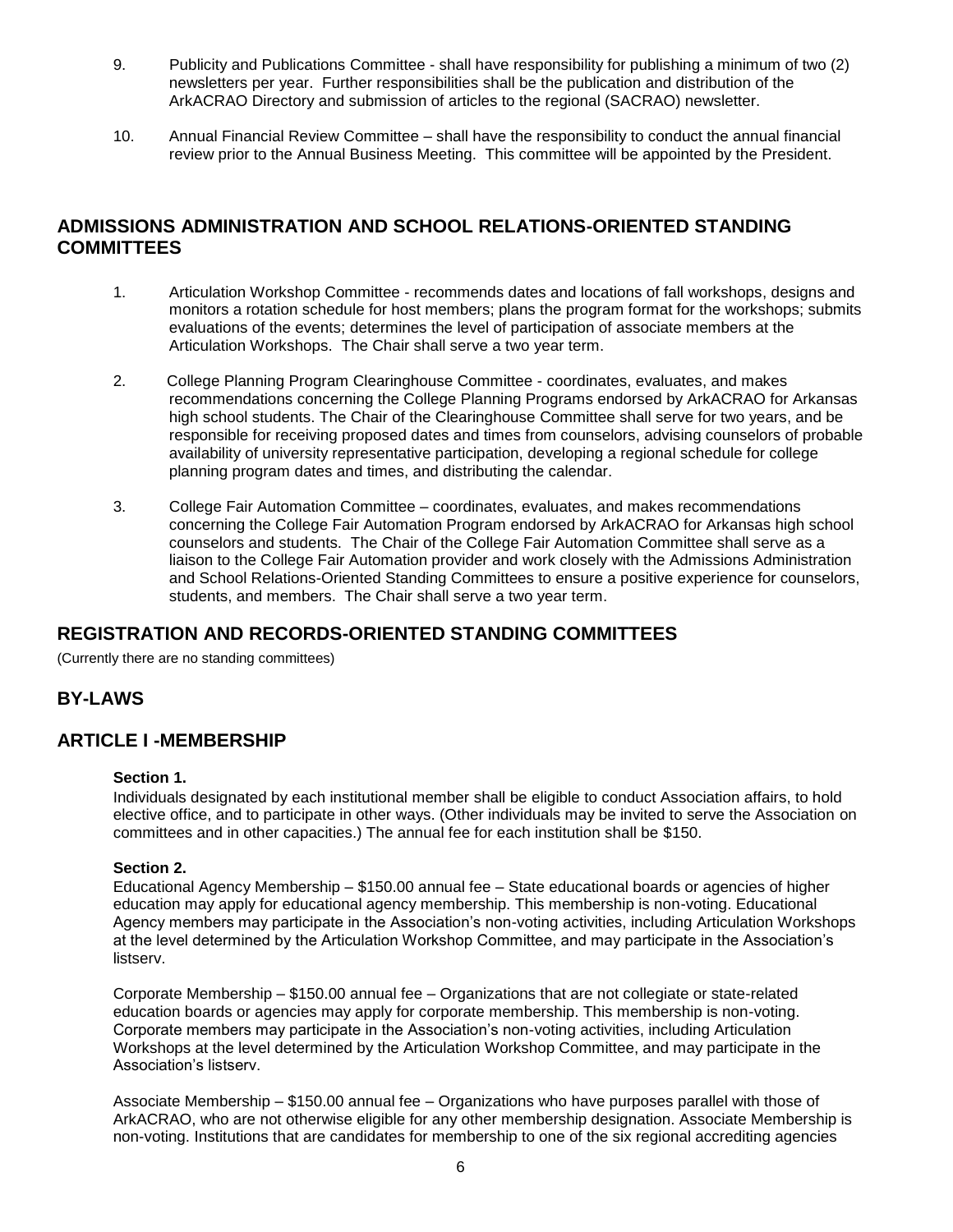may apply for associate membership by providing proof of candidacy status. Candidates for associate membership must petition the Membership Committee, meet qualifications for membership, be approved by the Membership Committee, and be approved by a majority vote of the general membership. Once approved, Associate members may participate in the Association's non-voting activities, including Articulation Workshops at the level determined by the Articulation Workshop Committee, and may participate in the Association's listserv. There shall be an annual fee of \$150 for each institution.

#### **Section 3.**

Distinguished membership may be extended to those individuals who have provided exemplary service to the Association. These members shall enjoy a permanent invitation to attend ArkACRAO meetings and to maintain interest in ArkACRAO affairs as a non-voting member. They shall be exempt from all ArkACRAO fees. Such membership includes:

- 1. Lifetime Membership granted to those active members upon retirement.
- 2. Honorary Membership granted to those elected by the Executive Committee for records of significant service to the Association.

### **Section 4.**

All members and associate members shall be entitled to receive copies of ArkACRAO publications, including the newsletter, provided that the membership institution submits an updated mailing list to the Secretary when membership fees are paid.

#### **Section 5.**

Membership fees are due no later than July 31 each year, prior to attendance at the Annual Meeting, with June 1 of each fiscal year designated as the billing date. Paid membership status is required to be included in any ArkACRAO publication, including, but not limited to, the ArkACRAO Directory and to participate in ArkACRAO sponsored events including, but not limited to, Articulation Workshops and the Annual Meetings. Failure to pay annual dues will render an institution inactive. Inactive members may be reinstated upon submission of dues if the institution has been inactive for a period of less than two (2) consecutive years. Inactive institutions for two (2) or more consecutive years must petition for membership and be approved by a majority vote of the general membership.

# **ARTICLE II -OFFICERS AND EXECUTIVE COMMITTEE**

Serving terms that begin at the Annual Business Meeting, the elected and appointed officers of the Association, together comprising the Executive Committee, shall include:

- 1. President
- 2. President-Elect
- 3. Secretary
- 4. Treasurer
- 5. Vice President for Admission Administration
- 6. Vice President for Information Technology
- 7. Vice President for Records
- 8. Vice President for Registration
- 9. Vice President for School Relations
- 10. Immediate Past-President (Ex-Officio Member)
- 11. Legislative Liaison (Ex-Officio Member)